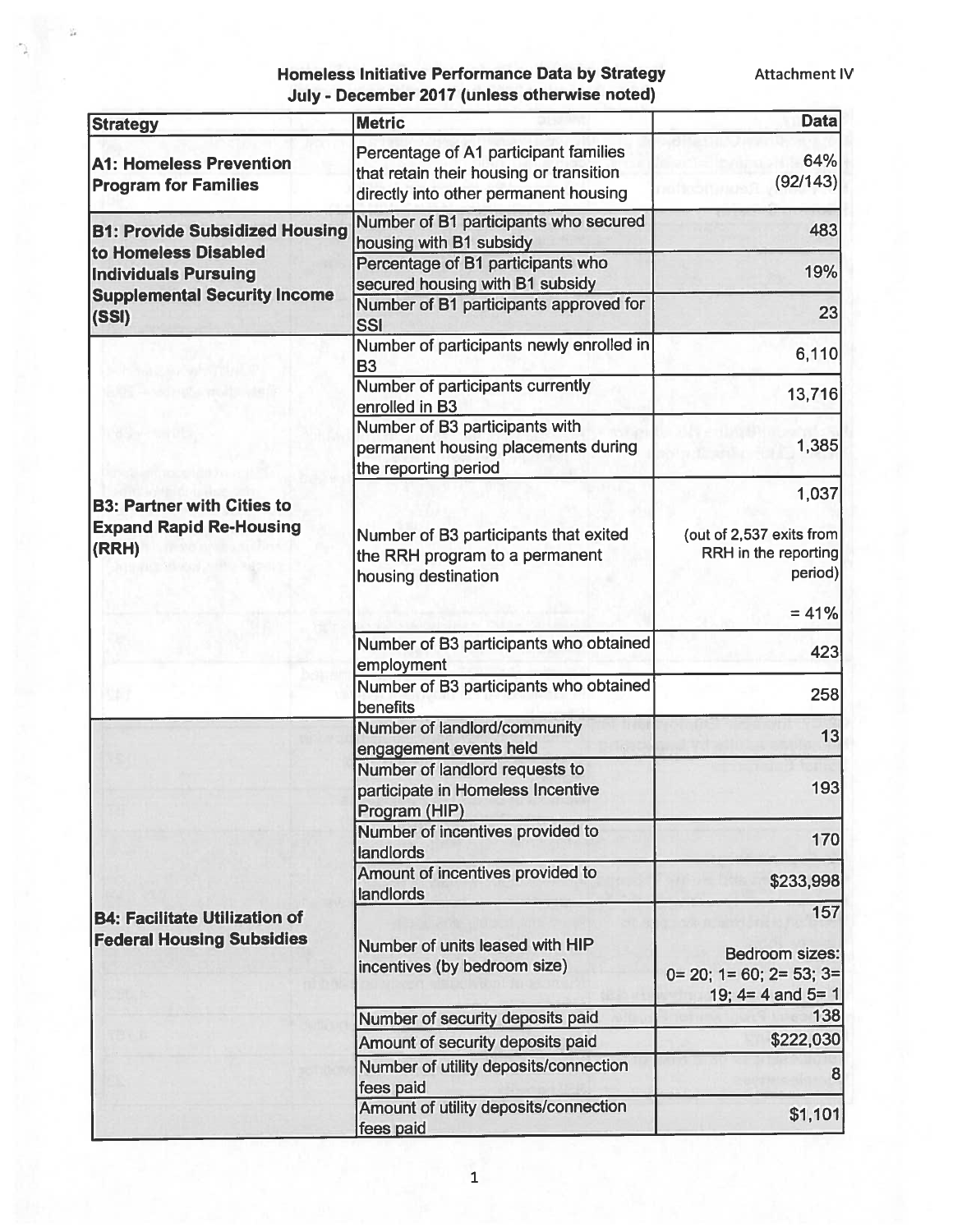$\hat{t}_k$ 

| <b>Strategy</b>                                                                                                                                                   | <b>Metric</b>                                                                                                       | <b>Data</b>                                                                                                                                                              |
|-------------------------------------------------------------------------------------------------------------------------------------------------------------------|---------------------------------------------------------------------------------------------------------------------|--------------------------------------------------------------------------------------------------------------------------------------------------------------------------|
| <b>B4: Facilitate Utilization of</b><br><b>Federal Housing Subsidies</b>                                                                                          | Number of rental application and credit<br>check fees paid                                                          | 19                                                                                                                                                                       |
| <b>B6: Family Reunification</b><br><b>Housing Subsidy</b>                                                                                                         | Number of B6 participant families<br>placed in housing (1/1/17-12/15/17)                                            | 46                                                                                                                                                                       |
|                                                                                                                                                                   | Number of individuals who have been<br>served with B7-funded interim/bridge<br>housing.                             | 811                                                                                                                                                                      |
|                                                                                                                                                                   |                                                                                                                     | Hospitals - 155<br>Jail/Prison/Juvenile<br>Detention Center - 378<br>Other $-281$                                                                                        |
| <b>B7: Interim/Bridge Housing for</b><br><b>Those Exiting Institutions</b>                                                                                        | Breakdown of the institution from which<br>individuals who were served in<br>interim/bridge housing were discharged | (Sum of categories does<br>not equal total number<br>because some individuals<br>have multiple enrollments<br>and/or came from different<br>places prior to enrollment.) |
|                                                                                                                                                                   | Number of B7 participants who exit to a<br>permanent housing destination                                            | 81                                                                                                                                                                       |
| <b>C2/C7: Increase Employment for</b>                                                                                                                             | Number of C2/C7 participants engaged<br>in Transitional Employment (Newly<br>Placed)                                | 142                                                                                                                                                                      |
| <b>Homeless Adults by Supporting</b><br><b>Social Enterprise</b>                                                                                                  | Number of C2/C7 participants placed in<br>unsubsidized employment (Newly<br>Placed)                                 | 27                                                                                                                                                                       |
|                                                                                                                                                                   | <b>Number of DPSS GR Participants</b><br>served by C2/C7 (Newly Enrolled)                                           | 57                                                                                                                                                                       |
| <b>C3: Expand Targeted</b><br><b>Recruitment and Hiring Process</b><br>to Homeless/Recently Homeless<br><b>People to Increase Access to</b><br><b>County Jobs</b> | Number of individuals at risk of or<br>experiencing homelessness who were<br>hired into county positions            | 12                                                                                                                                                                       |
| <b>C4: Establish a Countywide SSI</b>                                                                                                                             | Number of individuals newly enrolled in<br>C4 program                                                               | 4,062                                                                                                                                                                    |
| <b>Advocacy Program for People</b><br><b>Experiencing</b><br><b>Homelessness or at Risk of</b><br><b>Homelessness</b>                                             | Number of individuals currently enrolled<br>in C4 program                                                           | 4,767                                                                                                                                                                    |
|                                                                                                                                                                   | Number of C4 participants approved for<br><b>SSI benefits</b>                                                       | 23                                                                                                                                                                       |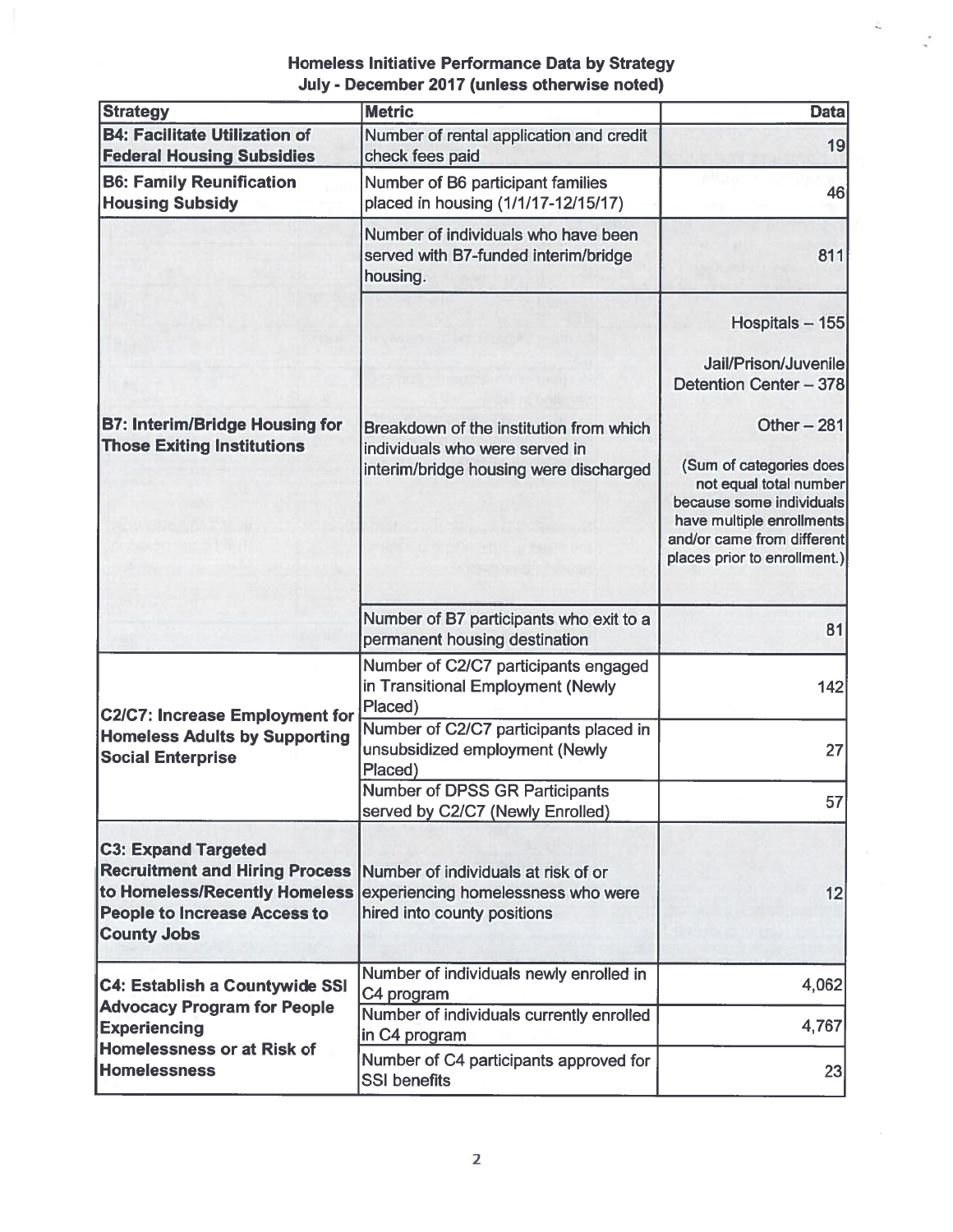| <b>Strategy</b>                                                                                                                                                     | <b>Metric</b>                                                                                        | <b>Data</b> |
|---------------------------------------------------------------------------------------------------------------------------------------------------------------------|------------------------------------------------------------------------------------------------------|-------------|
| <b>C4: Establish a Countywide SSI</b><br><b>Advocacy Program for People</b><br><b>Experiencing</b><br><b>Homelessness or at Risk of</b><br><b>Homelessness</b>      | Number of C4 participants who are<br>linked to and have access to mental<br>health services          | 998         |
|                                                                                                                                                                     | Number of C4 participants who are<br>linked to and have access to health<br>services                 | 1,156       |
| <b>C5: Establish a Countywide</b><br><b>Veterans Benefits Advocacy</b><br><b>Program for Vets</b><br><b>Experiencing Homelessness or</b><br>at Risk of Homelessness | Number of individuals newly enrolled in<br>C5 program                                                | 188         |
|                                                                                                                                                                     | Number of individuals currently enrolled<br>in C5 program                                            | 215         |
|                                                                                                                                                                     | Number of C5 participants approved for<br><b>Veterans benefits</b>                                   |             |
|                                                                                                                                                                     | Number of C5 participants approved for<br><b>SSI benefits</b>                                        |             |
|                                                                                                                                                                     | Number of C5 participants who are<br>linked to and have access to mental<br>health services          | 51          |
|                                                                                                                                                                     | Number of C5 participants who are<br>linked to and have access to health<br>services                 | 53          |
| <b>C6: Targeted SSI Advocacy for</b><br><b>Inmates</b>                                                                                                              | Number of individuals newly enrolled in<br>C6 program                                                | 11          |
|                                                                                                                                                                     | Number of individuals currently enrolled<br>in C6 program                                            | 13          |
|                                                                                                                                                                     | Number of C6 participants approved for<br><b>SSI benefits</b>                                        |             |
|                                                                                                                                                                     | Number of C6 participants who are<br>linked to and have access to mental<br>health services          | 3           |
|                                                                                                                                                                     | Number of C6 participants who are<br>linked to and have access to health<br>services                 | 3           |
| D2: Expansion of Jail in Reach                                                                                                                                      | Number of inmates who received D2 jail<br>in-reach services                                          | 2,556       |
|                                                                                                                                                                     | Number of D2 participant inmates who<br>were assessed with the VI-SPDAT                              | 2,196       |
|                                                                                                                                                                     | Number of D2 participant inmates<br>placed in bridge housing upon release<br>(from 9/14/17-12/31/17) | 139         |
|                                                                                                                                                                     | Number of D2 participant inmates<br>transported to housing upon release<br>(from 9/14/17-12/31/17)   | 81          |
|                                                                                                                                                                     | Number of D2 participant inmates<br>referred to SSI program (CBEST)                                  | 33          |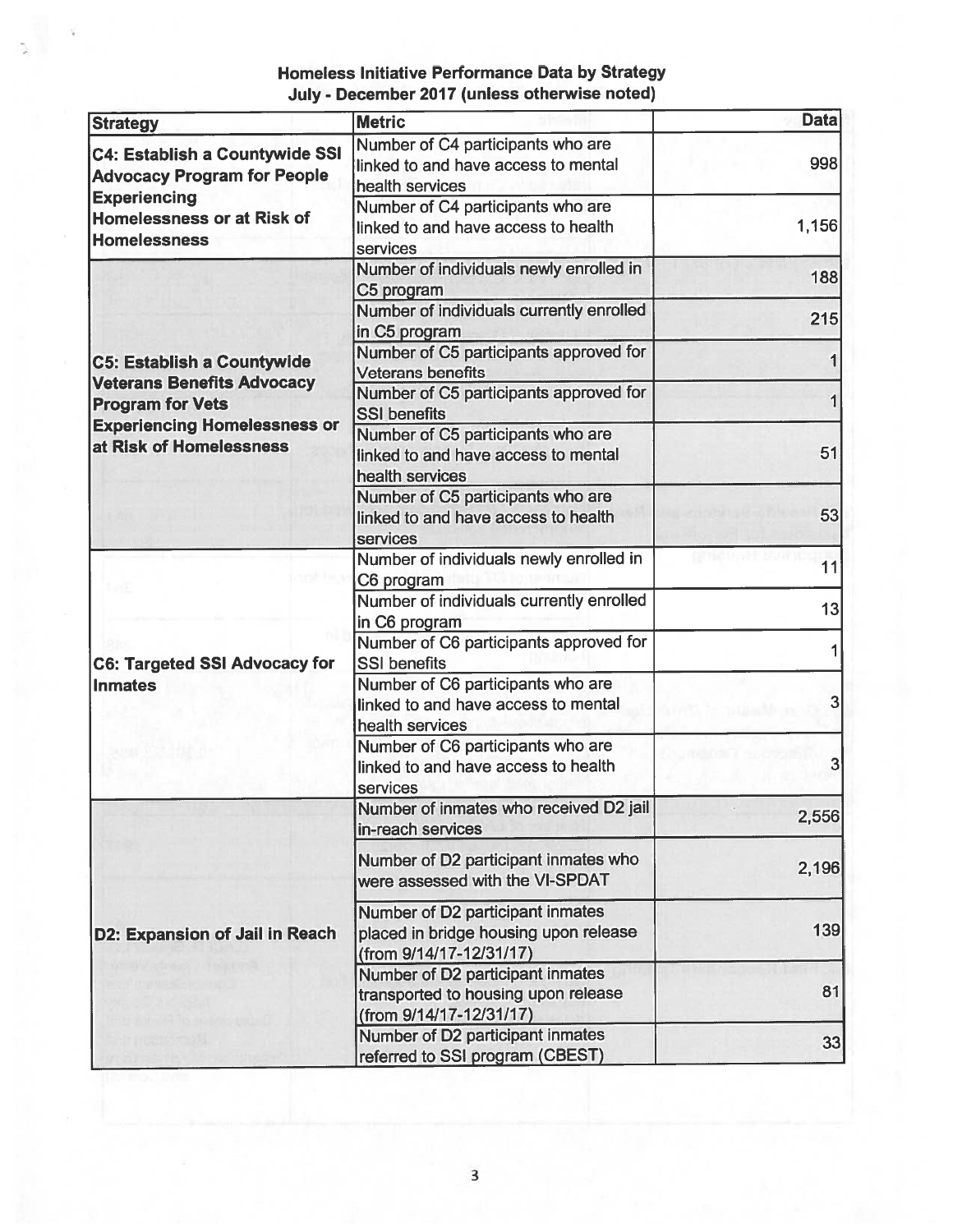$\mathsf L$ 

 $\ddot{\cdot}$ 

| <b>Strategy</b>                                                                                                                | <b>Metric</b>                                                                                                                                                                       | <b>Data</b>                                                                                                                                                                                                   |
|--------------------------------------------------------------------------------------------------------------------------------|-------------------------------------------------------------------------------------------------------------------------------------------------------------------------------------|---------------------------------------------------------------------------------------------------------------------------------------------------------------------------------------------------------------|
|                                                                                                                                | Number of D2 participant inmates<br>referred to Community Transition Unit<br>(CTU) for GR assistance at DPSS                                                                        | 202                                                                                                                                                                                                           |
| D2: Expansion of Jail in Reach                                                                                                 | Number of D2 participant inmates<br>referred to CTU for Medi-Cal application<br>assistance                                                                                          | 143                                                                                                                                                                                                           |
|                                                                                                                                | Number of D2 participant inmates<br>referred to CTU for driver's license or<br>birth certificate                                                                                    | 27                                                                                                                                                                                                            |
| D7: Provide Services and Rental<br><b>Subsidies for Permanent</b>                                                              | Number of D7 participants linked to<br><b>Intensive Case Management Services</b>                                                                                                    | 1,280                                                                                                                                                                                                         |
|                                                                                                                                | Number of D7 participants approved for<br>federal rental subsidies                                                                                                                  | 637                                                                                                                                                                                                           |
| <b>Supportive Housing</b>                                                                                                      | Number of D7 participants approved for<br>local rental subsidies                                                                                                                    | 354                                                                                                                                                                                                           |
|                                                                                                                                | Number of D7 participants placed in<br>housing                                                                                                                                      | 248                                                                                                                                                                                                           |
| <b>E2: Drug Medi-Cal Organized</b><br><b>Delivery System for Substance</b><br><b>Use Disorder Treatment</b><br><b>Services</b> | Percentage of homeless individuals with<br>a positive Substance Use Disorder<br>(SUD) assessment who were referred<br>to and initiated treatment at the<br>designated level of care | 23%<br>(5,301/23,068)                                                                                                                                                                                         |
|                                                                                                                                | Number of LASD deputies and<br>sergeants trained (from 10/2016-<br>12/2017)                                                                                                         | 947                                                                                                                                                                                                           |
| <b>E4: First Responders Training</b>                                                                                           | Number of non-law enforcement first<br>responders trained<br>(from 6/2017-12/2017)                                                                                                  | 251<br>(LACFD, Greater Los<br><b>Angeles County Vector</b><br><b>Control District, Los</b><br><b>Angeles County</b><br>Department of Parks and<br>Recreation and<br>Department of Animal Care<br>and Control) |